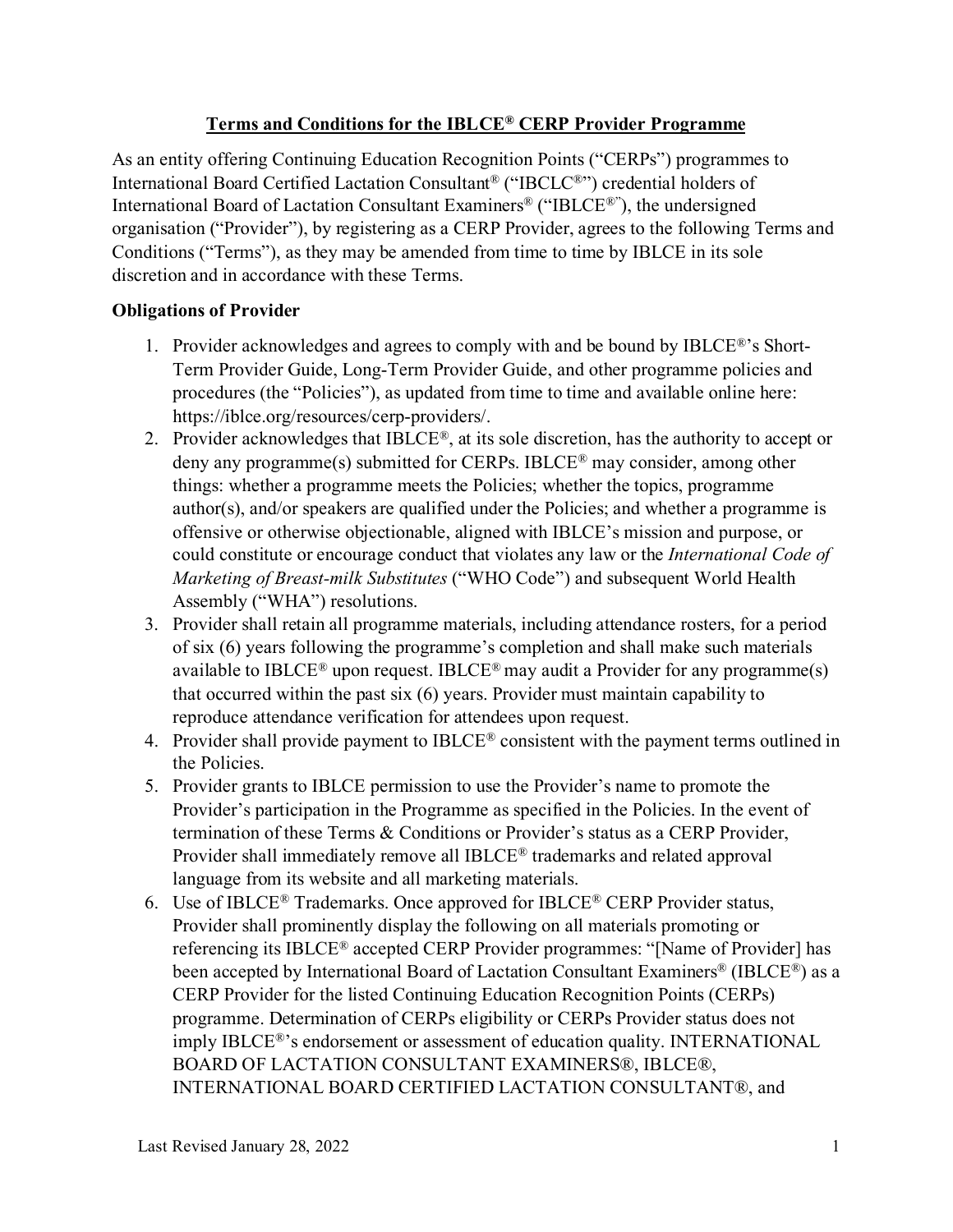IBCLC® are registered marks of the International Board of Lactation Consultant Examiners." Further, any and all use of any IBLCE marks used in the promotion of IBLCE accepted CERP Provider programmes shall be subject to IBLCE's prior, express, written authorisation. IBLCE will require that any and all such instances of use of any IBLCE mark shall be restricted to the limited extent necessary to identify the subject matter of the IBLCE accepted CERP Provider programme.

### **Term and Termination**

The term of this Agreement shall begin on the date signed by Provider (the "Effective Date") and will continue in effect for one (1) year. The Terms will automatically renew for an additional calendar year, unless either Provider or IBLCE provides written notice of non-renewal within thirty (30) days prior to the renewal, upon successful payment of the annual then applicable fees and compliance with any other policies specified by IBLCE®.

These Terms may be terminated by either party in the event of a material breach by the other party that has not been cured within ten (10) business days after written notice thereof from the non-breaching party. These Terms & Conditions also may be terminated if a force majeure event beyond the control of either party makes the continuation of the Programme illegal, impossible, or commercially impracticable. Notwithstanding any other provision in these Terms, IBLCE may terminate Provider's status as a CERP Provider if Provider's conduct, in IBLCE's sole and reasonable discretion, will negatively impact IBLCE's reputation and goodwill.

### **Indemnification**

Each party will indemnify, defend, and hold the other party and its respective officers, directors, and employees harmless from any third-party claims, losses, injuries, or other damages (including reasonable attorney's fees) arising out of the negligence or wilful misconduct of the indemnifying party in its performance relating to these Terms.

### **Additional Terms**

- 1. These Terms shall be governed by and construed under the laws of the Commonwealth of Virginia, United States, without reference to choice of law provisions, and are deemed to have been agreed upon by IBLCE® and Provider in the Commonwealth of Virginia. In any dispute arising out of these Terms, the prevailing party shall have its reasonable costs and attorney's fees paid by the other party.
- 2. IBLCE<sup>®</sup> and Provider each hereby waives its rights to a jury trial, or any claim or cause of action based upon or arising out of these Terms.
- 3. IBLCE<sup>®</sup> and Provider are acting as independent contractors and not as an agent of, or partner or joint venturer with, the other party.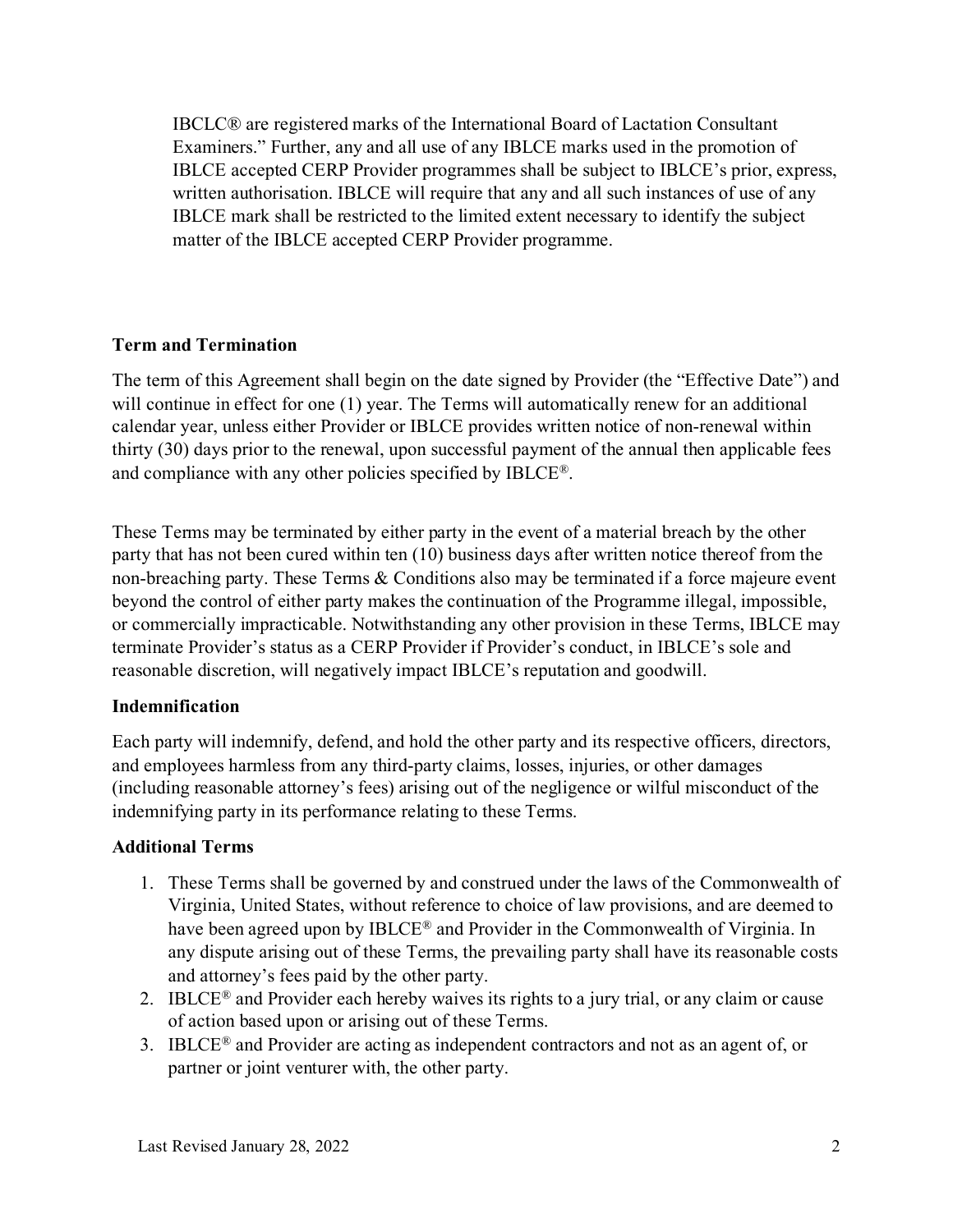- 4. These Terms will be binding on Provider, its survivors, and permitted assignees. Provider may not assign its rights under these Terms, or delegate, or subcontract its duties under these Terms without the prior express written consent of IBLCE®. Provider understands and agrees that any attempted or purported transfer in violation of the foregoing shall be null and void and without effect.
- 5. These Terms contain the entire agreement between IBLCE<sup>®</sup> and Provider with respect to the subject matter herein. These Terms may not be modified by Provider, except in a subsequent writing signed on behalf of IBLCE® and Provider by their respective, duly authorised representatives. IBLCE® may amend these Terms upon not less than thirty (30) days' prior written notice to Provider.
- 6. Registration of Provider in accordance with these Terms and acceptance of Provider's CERPs does NOT constitute approval, certification, accreditation, warranty, or guarantee of Provider or its services by IBLCE®.

## **Attestation of Authorised Representative**

- **1.** In signing these Terms, I, an authorised representative of the Provider, acknowledge on behalf of my organisation that we fully understand that it is an application only that does not guarantee CERP Provider status, and any acceptance or denial of CERPs for any of our programmes is at the sole discretion of IBLCE® and may not be appealed.
- **2.** I and my organisation further understand that any false statement or misrepresentation by us may result in the revocation of this application or CERP Provider status.
- **3.** I and my organisation agree that programmes submitted for CERPs are free of conflicts as defined by the *International Code of Marketing of Breast-milk Substitutes* ("WHO Code") and subsequent World Health Assembly ("WHA") resolutions, including but not limited to any real or potential conflict of interest by programme speakers or sponsors.
- 4. By indicating agreement below, you consent to IBLCE processing the information on this form and all requested documentation that you provide in connection with this form for purposes of IBLCE reviewing and processing your application and, if applicable, all CERP Provider Programme purposes, in accordance with IBLCE's [Privacy Notice](https://iblce.org/privacy-notice/) and all applicable laws, rules, and regulations.
- **5.** As an authorised representative with authority to bind the applicant organisation, I have read and agree to these Terms and if my organisation is accepted as a CERPs Provider by IBLCE®, it shall abide by such Terms and all policies issued by IBLCE®.

Name:

Signature:

Last Revised January 28, 2022 3